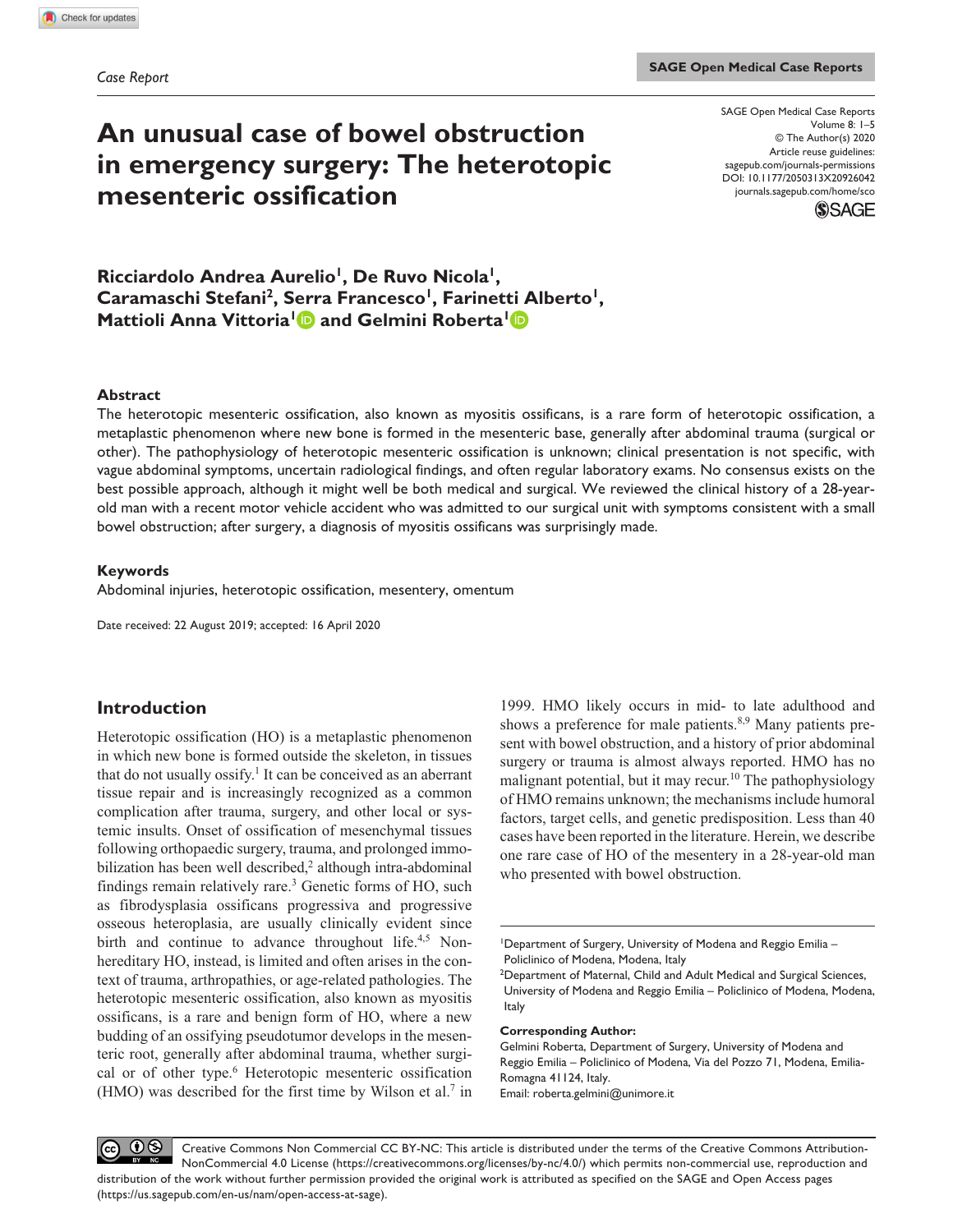**Figure 1.** Calcification in the mesenteric root at CT scan.

# *Case report*

A 28-year-old man with no noticeable past medical history was hospitalized for widespread abdominal pain and vomiting at our emergency surgical unit. Three weeks before he had been involved in a motor vehicle accident and was admitted with a diagnosis of blunt thoracic and abdominal trauma; the treatment was conservative, and the patient was discharged after 7days from hospitalization without need for blood transfusion. Our examination revealed moderate abdominal distention with pronounced tenderness in the lower quadrants, and blood examination showed only mild leucocytosis. An abdominal X-ray showed soft bowel distension with air–fluid levels. A computed tomography (CT) scan was then performed, which showed some calcifications within the mesentery root (Figure 1), gastric dilatation, distension with multiple air–fluid levels of the small bowel. In the right iliac fossa, there was an ileal loop with frankly thickened walls and signs of parietal suffering at a full-toempty passage. Free fluid was sparsely evident in all the recesses of the abdominal cavity.

Moreover, several apparently hyperplastic-reactive nodes were present along the mesentery root. Calcifications were not present at a previous CT scan performed in another hospital after the trauma hospitalization. After informed consent the patient was prepared for surgery, and initially a laparoscopic approach was hypothesized but not allowed due to a severe desaturation episode during the intubation. During the exploratory laparotomy, we identified a bulky and hardened mass of the small bowel arising within the mesenteric root and retracting the visceral peritoneum, with a frank malignant appearance. Consequently, a wide resection of the involved intestinal tract with the relevant mesenteric root was performed. Another similar small thickened nodule was removed from the peritoneum of the left iliac fossa. The postoperative course was regular, and the patient was discharged after 5 days in complete wellness and restored bowel functions. A 10% formalin solution was used to fix surgical samples for the routine histological examination. Final pathology report described thickened intestinal wall, due to diffuse oedema and areas of proliferating fibroblasts, mainly localized within the mesentery. Fibroblasts were arranged in thin bundles within a myxoid stroma with a lymphoid plasma cell and eosinophils background component. Atypia was unremarkable. The mesentery of the resected intestinal tract was almost entirely occupied by areas of bone-like metaplasia with naïve bone islands and deposition of calcium. These findings were consistent with the diagnosis of HMO (intra-abdominal myositis ossificans). Histological findings are shown in Figure 2.

# **Discussion**

Ossification of soft tissues following orthopaedic surgery, trauma, and prolonged immobilization has been well described; however, an intra-abdominal presentation is rare. HMO or intra-abdominal myositis ossificans is a subgroup of HO, in which a bone-like pseudotumor develops within the base of the mesentery; abnormal ossification may also be produced over the parietal peritoneum, as seen in our case, or again in the mesocolon or abdominal surgical incisions.<sup>6</sup> Reports presented in the literature suggest that for the HMO cases, a history of prior abdominal surgery or trauma is almost always present, as in our case. Merrell et al.<sup>11</sup> reported the interesting case of HO involving hip and mesentery, occurred 10 months after orthopaedic and abdominal surgery after a polytrauma event involving the pelvic ring and bowel injuries. As about the pathogenesis, HO may possibly be consequent to immature multipotent mesenchymal cells differentiating into osteoblasts or chondroblasts as a reaction to local injury, thereby producing bone areas formation.<sup>2</sup> This process might require some further input, like among others vessel congestion, edema, inflammation and secretion of local osteoinductive factors.<sup>12</sup> Amalfitano et al.<sup>13</sup> suggested a mechanism of endochondral bone formation to explain the development of HMO, with no obvious mutations in known genes that cause hereditary conditions of HO. Ranganathan et al.14 hypothesized that this condition may be related to evolution of progenitor cells to osteogenic precursor cells thereby promoting cell-mediated interactions with the tissue microenvironment and conditioned by local oxygen tension, pH, availability of micronutrients, and mechanical stimuli. By large ectopic bone formation is mainly influenced by four factors. First, the need of a triggering event, like a trigger, that in our case was a blunt trauma during a car accident. Second, an encoding sign must emanate from the injury site although involved agents are unknown yet. Third, a necessary supply of mesenchymal cells must be hypothesized with a potential to differentiate into other types of cells, including chondroblasts or osteoblasts, if the right signal has been transmitted from the site of the injury. Finally, a permissive

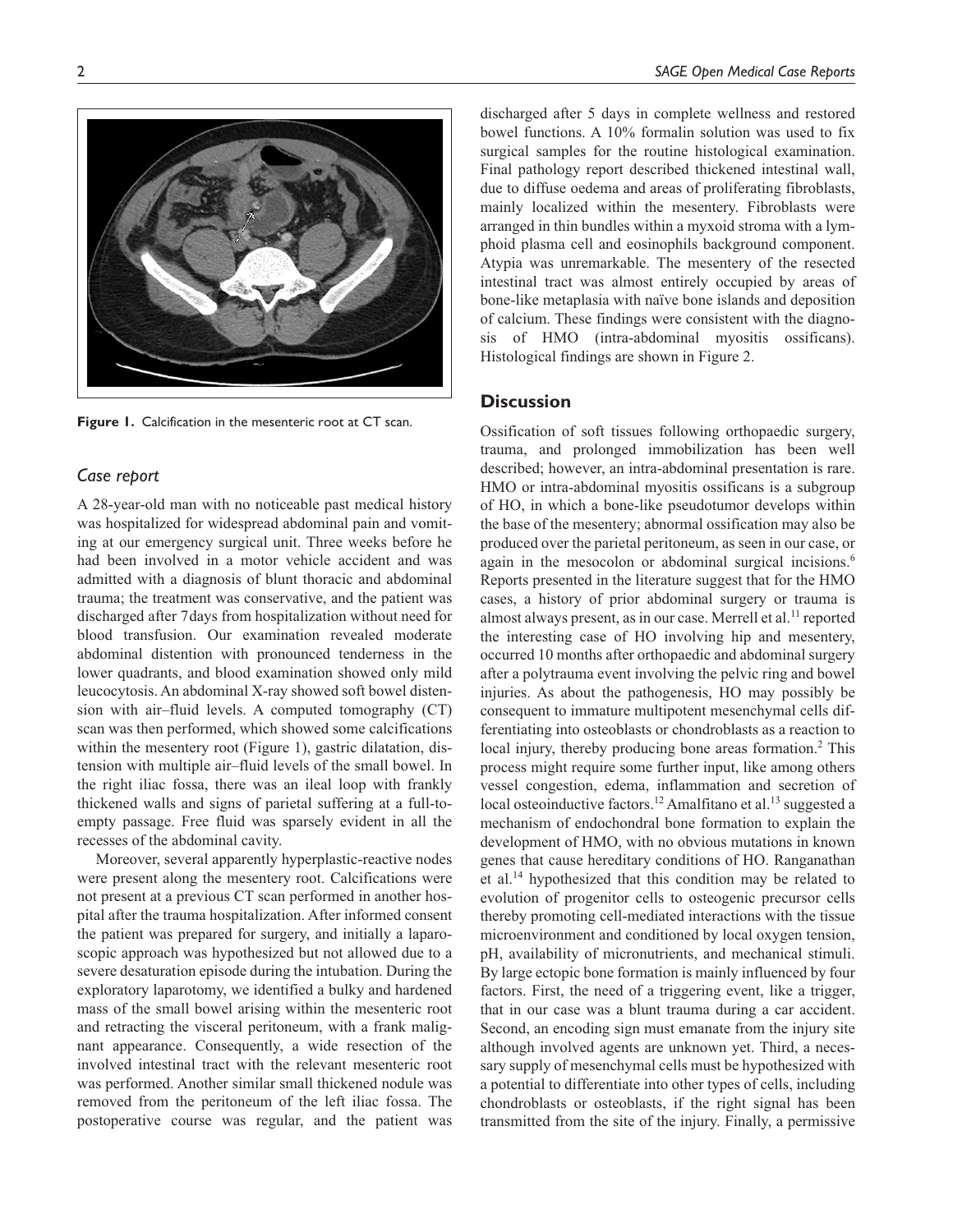

**Figure 2.** (a) and (b) Areas of bone-like metaplasia occupied mesentery with naïve bone islands and deposition of calcium. (c) Vascular congestion and (d) areas of proliferating fibroblasts arranged in thin bundles of myxoid stroma. Atypia was unremarkable. Hematoxylin and eosin stain: (a)  $10 \times$ , (b)  $10 \times$ , (c)  $20 \times$ , and (d)  $20 \times$ .

environment is paramount for this biological cascade to occur.15,16 Traumatic injuries are well-known causes of increased systemic inflammation that can lead to HO, as confirmed in a recent review by Meyers et al.<sup>17</sup> reporting several experimental models. Nonetheless, how the inflammatory cascade actually modulates development of an HO requires further research. HMO seems to have a strong male preponderance (men to women ratio of 15:1),<sup>18</sup> with ages ranging from 22 to 80 years old, mostly middle-aged individuals, and one case described in a child.<sup>19,20</sup> In our case, the age of the patient was on average. Onset may become clinically evident weeks to years after abdominal surgery or trauma. Its presentation may not be specific, with vague abdominal symptoms. Patients usually present with symptoms of small bowel obstruction such as vague abdominal pain, nausea, and vomiting. Laboratory exams are often normal, with possibly elevated alkaline phosphatase likely reflecting an increased osteoblastic activity during heterotopic bone formation.18 Preoperative diagnosis of HMO is difficult due to its rarity and occurrence of radiological confounders. Radiologically, several findings like mesenteric ossification,

osseous neoplasia, oral contrast leakage, calcified abdominal cysts or neoplasms due to dystrophic calcification, extravasations or active bleeding might become challenging to properly distinguish from HMO, particularly in urgent clinical settings; also early stages of the disease show only a slight increase in soft tissue density.3,21 CT scans may also provide some evidence, like multiple linear branching opacities with trabecular ossifications<sup>22</sup> within the mesentery, the omentum or close to the surgical incision. In our case, for instance, there were diffuse mesenteric calcifications. An extremely high index of suspicion is required for an accurate preoperative diagnosis, and nonetheless, it is usually made intraoperatively. Once the right diagnosis is made, it has an excellent prognosis, with no evidence of malignant potential. At histology, a differential diagnosis is required to rule out sarcomas, which exhibit high cellularity, evident atypia and increased mitoses, aggressive histopathological changes most evident at the periphery of the lesion.<sup>6</sup> Treatment of HMO may be both medical and surgical, depending on the patient's clinical condition and the extension of ossification. Because HMO is closely related to surgical interventions,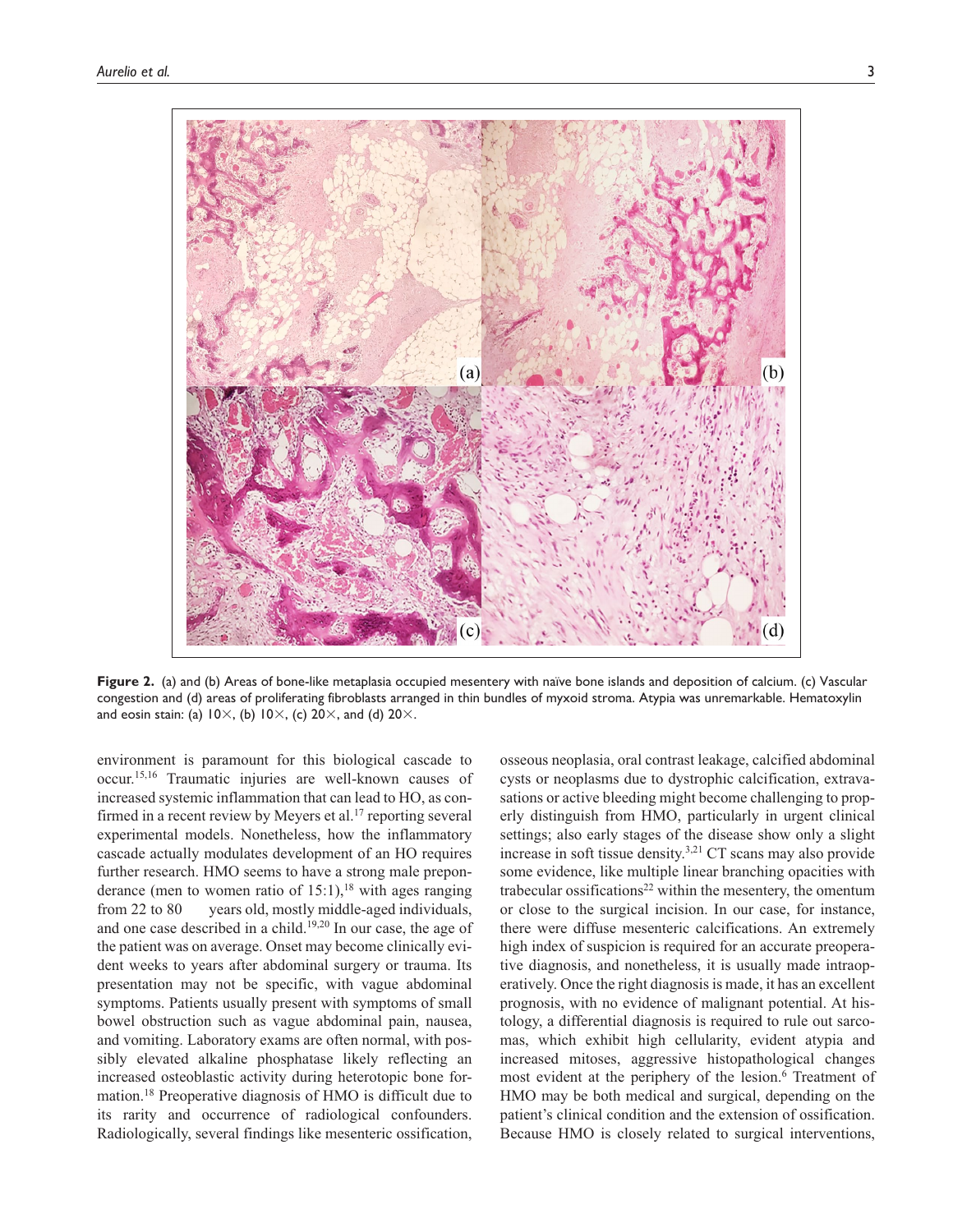surgical procedures have to be spared whenever possible for a proved benign, non-invasive condition, where surgical aggression may imply a high risk of recurrence.<sup>9,23</sup> Surgery should be limited to those cases of clear-cut bowel obstruction in frankly symptomatic patients. In these cases, complete excision of bone formations is required. When surgery is unavoidable, local radiotherapy or treatment with bisphosphonates, cimetidine, or non-steroidal anti-inflammatory agents may help prevent recurrence,  $9,18,24$  although these last measures require further investigation.

# **Conclusion**

In summary, HMO is a rare presentation that can occur after trauma or abdominal surgery and can cause severe complications such as bowel obstruction. Predictive factors that could foresee which among patients, trauma or surgery types will progress to HMO formation have not yet been defined. HMO is a rare condition and is difficult to reach a consensus on the best possible approach. Altogether it is likely better to avoid surgery, if any possible, reminding its close relationship to surgery and high risk of recurrence. A therapeutic plan needs be individualized, depending on the patient's clinical condition and the extent of ossification. At present, we believe that surgical therapy must be reserved to patients with evident abdominal symptoms, especially bowel obstruction.

In contrast, asymptomatic patients should be observed with frequent radiological examinations accounting for the progression of the disease. Radiologists, surgeons, and pathologists should keep in mind this entity and try to formulate a correct pre-operative diagnosis, avoiding misdiagnosis of benign or malignant soft tissue tumour and unnecessary interventions for a benign condition. Further studies are needed for understanding the exact pathogenesis and to formulate prophylactic or treatment strategies.

#### **Acknowledgements**

The authors thank Dr Luca Reggiani Bonetti and Dr Giulio Rossi for their precise and comprehensive histological slides review.

#### **Declaration of conflicting interests**

The author(s) declared no potential conflicts of interest with respect to the research, authorship, and/or publication of this article.

#### **Ethical approval**

Our institution does not require ethical approval for reporting individual cases or case series.

#### **Funding**

The author(s) received no financial support for research, authorship, and/or publication of this article.

## **Informed consent**

Written informed consent was obtained from the patient.

## **ORCID iDs**

Mattioli Anna Vittoria D <https://orcid.org/0000-0003-1487-9530> Gelmini Roberta **<https://orcid.org/0000-0002-8471-710X>** 

## **References**

- 1. Cohly HH, Buckley RC, Pecunia R, et al. Heterotopic bone formation: presentation of an experimental rat model and a clinical case. *Biomed Sci Instrum* 2003; 39: 446–453.
- 2. Rosenberg AE and Oliveira AM. Myositis ossificans and fibro-osseous pseudotumour of digits. In: Fletcher CDM, Bridge JA, Hogendoorn P, et al. (eds) *WHO Classification of Tumours of Soft Tissue and Bone*. 4th ed. Geneva: World Health Organization, 2013, pp. 50–51.
- 3. Tonino BA, van der Meulen HG, Kuijpers KC, et al. Heterotropic mesenteric ossification: a case report. *Eur Radiol* 2005; 15(1): 195–197.
- 4. Adegbite NS, Xu M, Kaplan FS, et al. Diagnostic and mutational spectrum of progressive osseous heteroplasia (POH) and other forms of GNAS-based heterotopic ossification. *Am J Med Genet A* 2008; 146A(14): 1788–1796.
- 5. Pignolo RJ, Suda RK and Kaplan FS. The fibrodysplasia ossificans progressiva lesion. *Clin Rev Bone Miner Metab* 2005; 3: 195–200.
- 6. Ferreira C, Gomes C, Melo A, et al. Heterotopic mesenteric and abdominal wall ossification – two case reports in one institution. *Int J Surg Case Rep* 2017; 37: 22–25.
- 7. Wilson JD, Montague CJ, Salcuni P, et al. Heterotopic mesenteric ossification ('intraabdominal myositis ossificans'): report of five cases. *Am J Surg Pathol* 1999; 23(12): 1464–1470.
- 8. Vlachos K, Archontovasilis F, Karameris A, et al. Heterotopic mesenteric ossification after gastrectomy for watermelon stomach. *J Gastrointestin Liver Dis* 2009; 18(2): 229–231.
- 9. Zamolyi RQ, Souza P, Nascimento AG, et al. Intraabdominal myositis ossificans: a report of 9 new cases. *Int J Surg Pathol* 2006; 14(1): 37–41.
- 10. Patel RM, Weiss SW and Folpe AL. Heterotopic mesenteric ossification: a distinctive pseudosarcoma commonly associated with intestinal obstruction. *Am J Surg Pathol* 2006; 30(1): 119–122.
- 11. Merrell JJ, Sadro CT and Chew FS. Heterotopic mesenteric ossification after blunt abdominal trauma and multiple surgical operations. *Radiol Case Rep* 2015; 3(4): 243.
- 12. Marteinsson BT and Musgrove JE. Heterotopic bone formation in abdominal incisions. *Am J Surg* 1975; 130(1): 23–25.
- 13. Amalfitano M, Fyfe B, Thomas SV, et al. A case report of mesenteric heterotopic ossification: histopathologic and genetic findings. *Bone* 2018; 109: 56–60.
- 14. Ranganathan K, Loder S, Agarwal S, et al. Heterotopic ossification: basic-science principles and clinical correlates. *J Bone Joint Surg Am* 2015; 97(13): 1101–1111.
- 15. Hogan NM, Caffrey E, Curran S, et al. Heterotopic ossification of the abdominal wall. *Int J Surg Case* 2012; 3(10): 489–491.
- 16. Muir B. Myositis ossificans traumatica of the deltoid ligament in a 34-year-old recreational ice hockey player with 15-year post-trauma follow-up: a case report and review of the literature. *J Can Chiropr Assoc* 2010; 54(4): 229–242.
- 17. Meyers C, Lisiecki J, Miller S, et al. Heterotopic ossification: a comprehensive review. *JBMR Plus* 2019; 3(4): e10172.